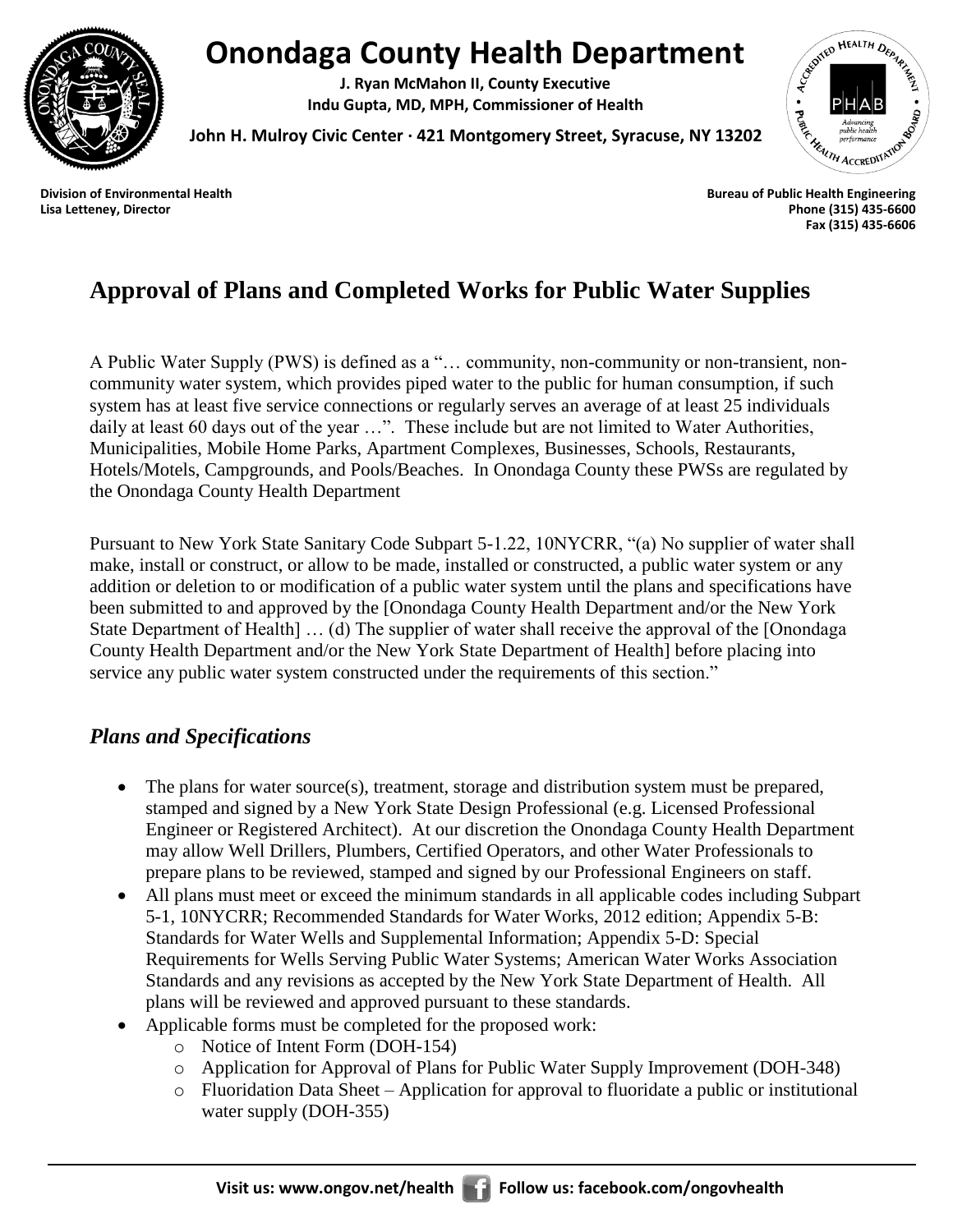- o Application for Approval of Backflow Prevention Devices (DOH-347)
- o Either NYS DEC Well Completion Form or NYS DOH Form Gen-109 Well Driller's Log and Report

Above listed forms must be submitted with NYS Design Professional stamped and signed plans and specifications.

#### **Procedure for Submission**

- 1) Applicant's Engineer/Architect submits application forms and three (3) copies of stamped and signed sets of the engineering report, plans and specifications to the Health Department.
- 2) Health Department reviews application, plans and specifications and consults with applicant or engineer as necessary. Modifications, addendum information or additional specifications are requested if necessary. Review and initial comment will occur prior to 20 working days after initial submission. Resubmission of changed plans/specifications by applicant or engineer to Health Department occurs as necessary.
- 3) Health Department issues the Approval of Plans for Public Water Supply Improvement (DOH 1017) to applicant and sends copy of approved plans to appropriate agencies. [NYS DOH Bureau of Public Water Supply Protection may require submission to and approval of plans by that department in many circumstances. If in doubt, please contact the health department regarding the necessary approval agencies.]
- 4) Applicant/Engineer must notify the Health Department prior to construction. Once construction has begun, the applicant/engineer must notify the Health Department 60 days in advance of the completion date.
- 5) Once completed, the engineer must submit a letter to the Health Department (and other agencies) indicating that the construction is complete and in compliance with the approved plans and specifications. This letter should also indicate compliance with Subpart 5, 10NYCRR, and assure that all equipment is operable and all facilities are disinfected.
- 6) Health Department will issue an Approval of Completed Works (DOH-1032). Public use of the water supply is prohibited until all applicable approvals have been issued.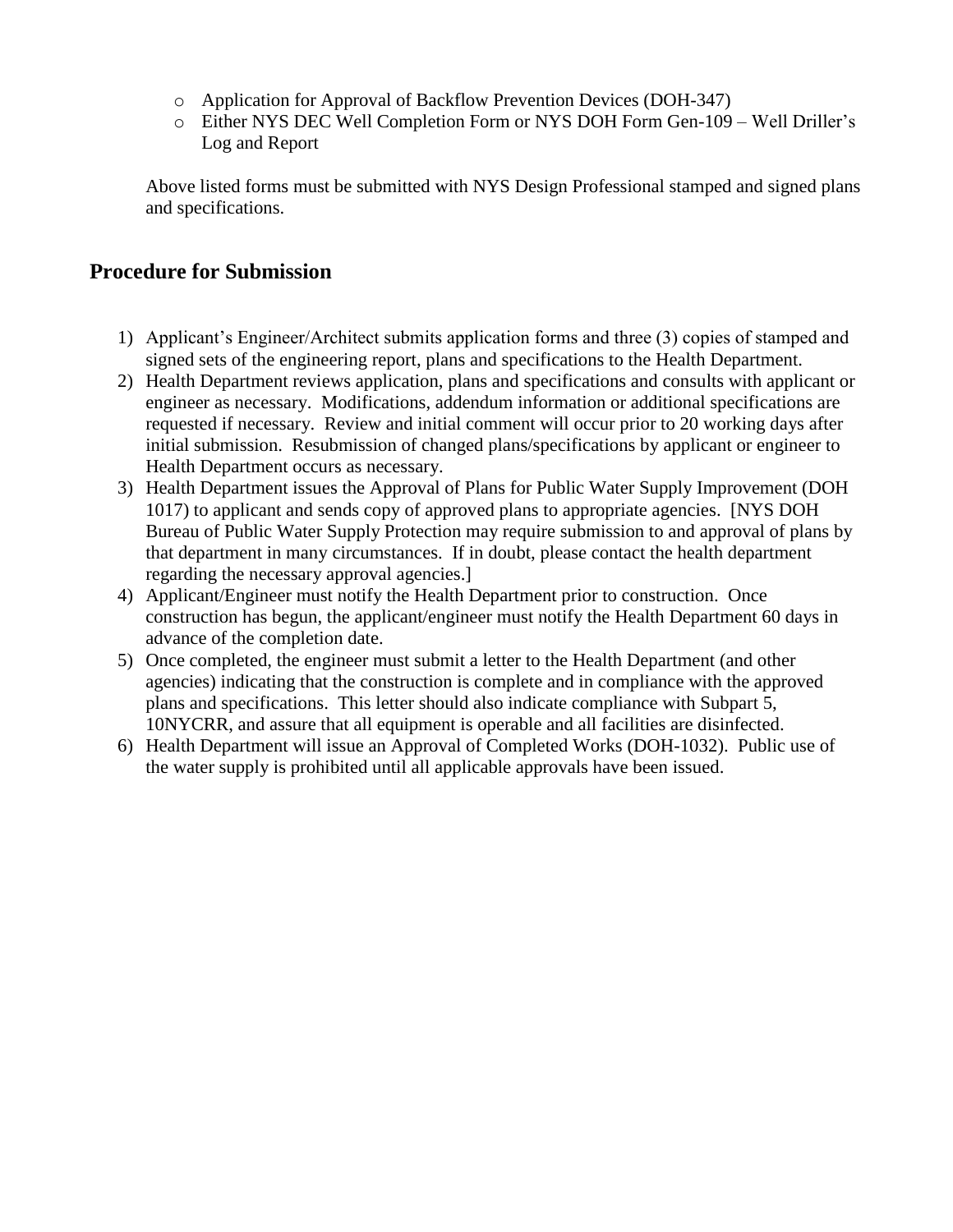### **Details of Plans and Specifications shall include, but not be limited to the following:**

- Well Construction and Log (DEC form or NYS DOH GEN-109 form)
- Well Protection (Separation Distances)
- Distribution/Service Line Construction and Detail
- Treatment Detail and Equipment Specifications ("Cut Sheets")
- Piping Detail
- Storage Detail
- AWWA/NSF Certifications for Materials and Equipment
- Calculations such as:
	- o Demand
	- o Disinfection/Contact Time
	- o Other Treatment Detail (If Applicable)
	- o Pressure Certification
	- o Storage
	- o Pump Size/Curve